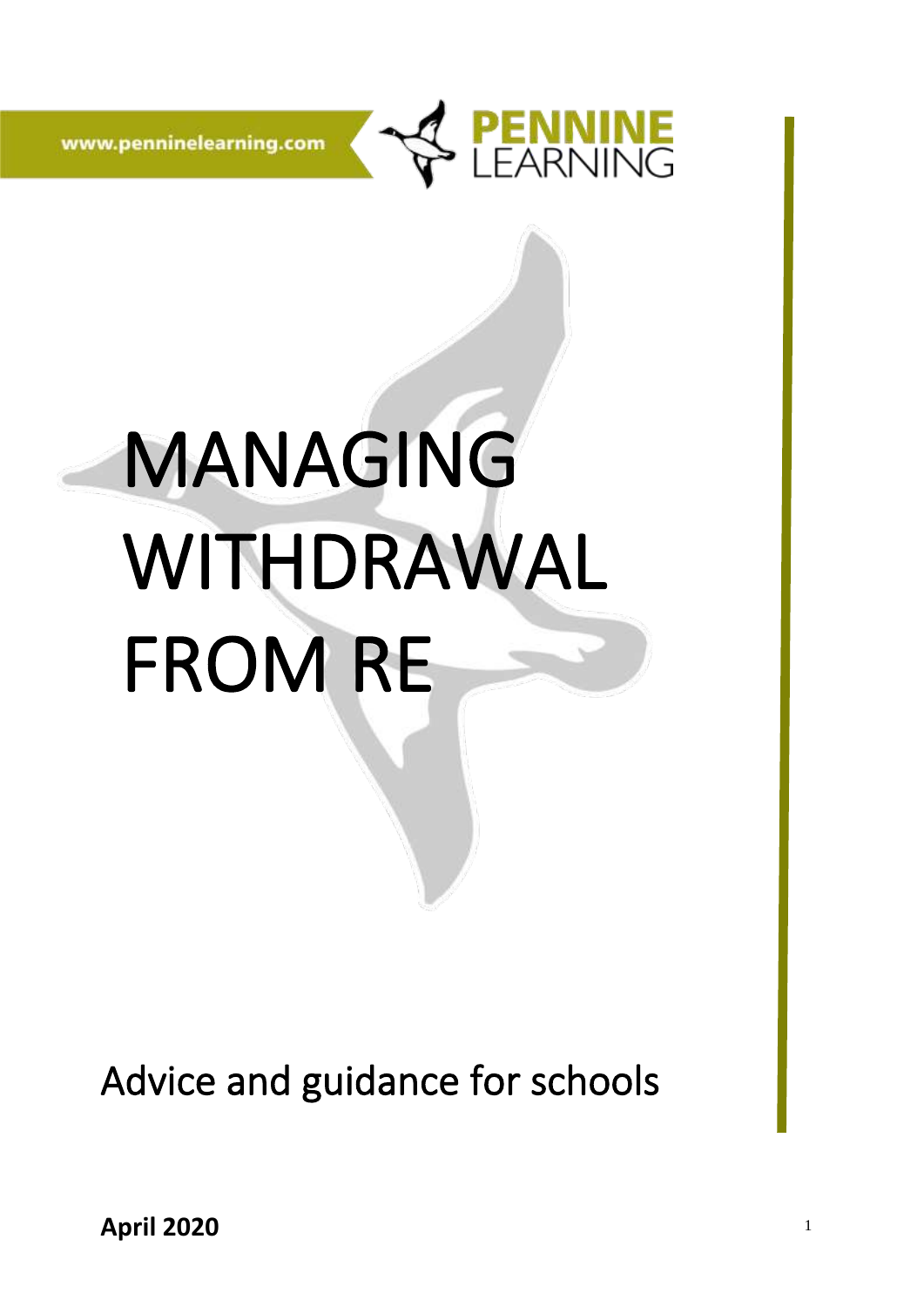## **Introduction**

This document provides guidance and support for head teachers, senior leaders and teachers of RE to manage the right of withdrawal in their school. It explains the purpose of RE in the curriculum, the legal framework and includes practical advice on managing withdrawals. This advice has been produced as supporting material for the Local Agreed RE syllabus for Calderdale, Kirklees and Leeds, 'Believing and Belonging' but the essential elements will apply to any state funded school in England. It can be read in conjunction with other documents listed below.

# **The Purpose of RE in the curriculum**

RE is for all pupils in all schools, every pupil has a legal entitlement to RE. It is a necessary part of a 'broad and balanced curriculum' and must be provided for all registered pupils in state-funded schools in England, including those in the sixth form, unless withdrawn by their parents (or withdrawing themselves if they are aged 18 or over). This requirement does not apply to pupils below compulsory school age (although there are many examples of good practice of RE in nursery classes). Special schools should ensure that every pupil receives RE 'as far as is practicable'. The 'basic' school curriculum includes the National Curriculum, RE, and relationships and sex education.

RE is locally determined, not nationally. It is determined by a locally agreed syllabus recommended by the standing advisory committee for RE (SACRE) for adoption by a local authority. Maintained schools without a religious character must follow the locally agreed syllabus. Voluntary controlled schools with a religious character should follow the locally agreed syllabus unless parents request RE in accordance with the trust deed or religious designation of their school. Voluntary aided schools with a religious character should provide RE in accordance with the trust deed or religious designation of their school unless parents request the locally agreed syllabus. In many of these school types there will be an overarching body, such as a diocese, which can offer support.

RE is compulsory for all pupils in academies and free schools as set out in their funding agreements. This is a contractual responsibility. Academies may use their locally agreed syllabus, a different locally agreed syllabus (with the permission of the SACRE concerned) or may devise their own curriculum.

The law requires all schools to teach about Christianity and other world faiths. These normally include Buddhism, Hinduism, Islam, Judaism and Sikhism. However, there is enormous diversity within these traditions, and this should be recognised in curriculum planning. The local agreed syllabus (Believing and Belonging) also encourages schools to study other faiths and traditions not included in the six world religions defined in guidance. Schools have discretion in this and should reflect the community and context within which they work.

The syllabus, 'Believing and Belonging' states that a school's curriculum should include systematic teaching of Christianity, Islam and a non-religious approach throughout all key stages, extending to Judaism and Sikhism in KS2 and to Hinduism and Buddhism at KS3. RE has depth and substance when it offers the opportunity to engage with people and places of faith within or outside school.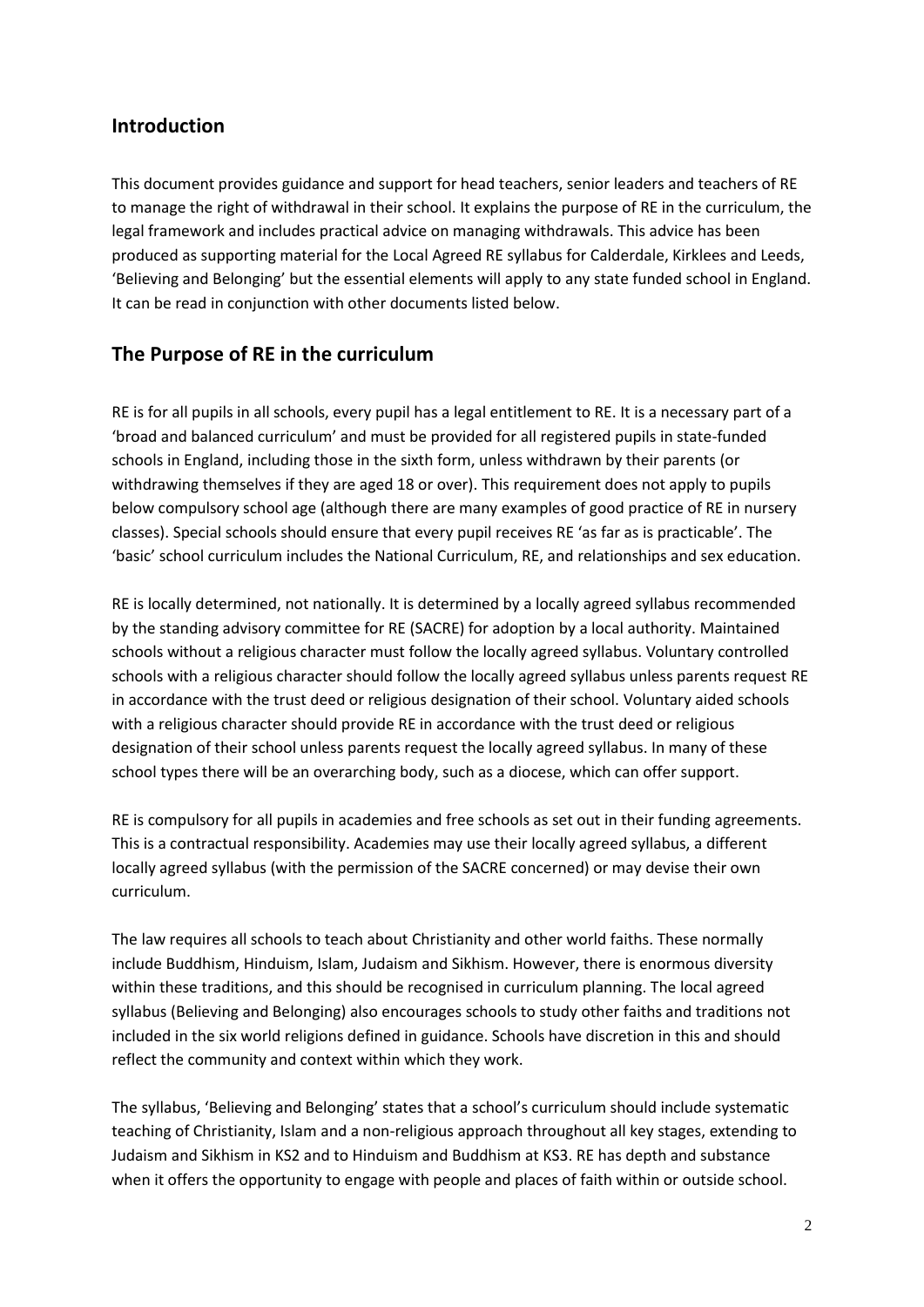One of the key roles of RE in schools is to support community cohesion and the development of SMSC and Fundamental British Values. Teachers and schools should take every opportunity to widen the opportunities for all pupils. This could be by:

- Celebrating a variety of local, national and international festivals e.g. Festivals of light
- Understanding how different people celebrate both religious and non-religious festivals
- Charity work including refugee week, children in need, sports relief
- Remembrance Day
- Interfaith Week and including diversity of religious belief and faiths e.g. Bahá'í
- National and international awareness days/ weeks

### **Parental right to withdrawal**

In the UK, parents have the right to withdraw their children from RE on the grounds that they wish to make their own provision. This alternative will be the parents' responsibility. This right of withdrawal exists for all pupils in all types of school, including schools with and without a religious designation. Students aged 18 or over have the right to withdraw themselves from RE. Parents also have the right to withdraw their child from part of RE and can do so without giving any explanation.

### **Dealing with parental requests to withdraw from RE**

This section outlines suggested good practice for managing a request for withdrawal from RE. Unless there are good reasons otherwise, a request should be made in writing so there is a clear record.

Opportunity should be given to discuss the request, so this can be properly understood. However, this cannot be made a legal condition nor does a parent have to explain their reasons if they choose not to do so. Once known, there should be a conversation about the practical implications of withdrawal and the circumstances in which it may be reasonable to accommodate their wishes.

A parent may be reassured through things such as: an offer to observe a lesson; discussing curriculum documents; and discussing the aims of RE in your school, maybe referring to the Purpose of RE outlined above.

If a pupil is withdrawn, the school has a duty of care to look after them, but not to provide alternative education. There are different ways of handling this, but any arrangements made must not incur extra cost for the school or local authority. This time should not be used for other curriculum subject areas, such as extra maths or other lessons. It is good practice to review withdrawals from RE each year with parents.

### **Managing withdrawals- practical advice**

Practical suggestions on managing withdrawals have been compiled by the National Association of Head Teachers (NAHT) and the National Association of Teachers of RE (NATRE). These are summarised here: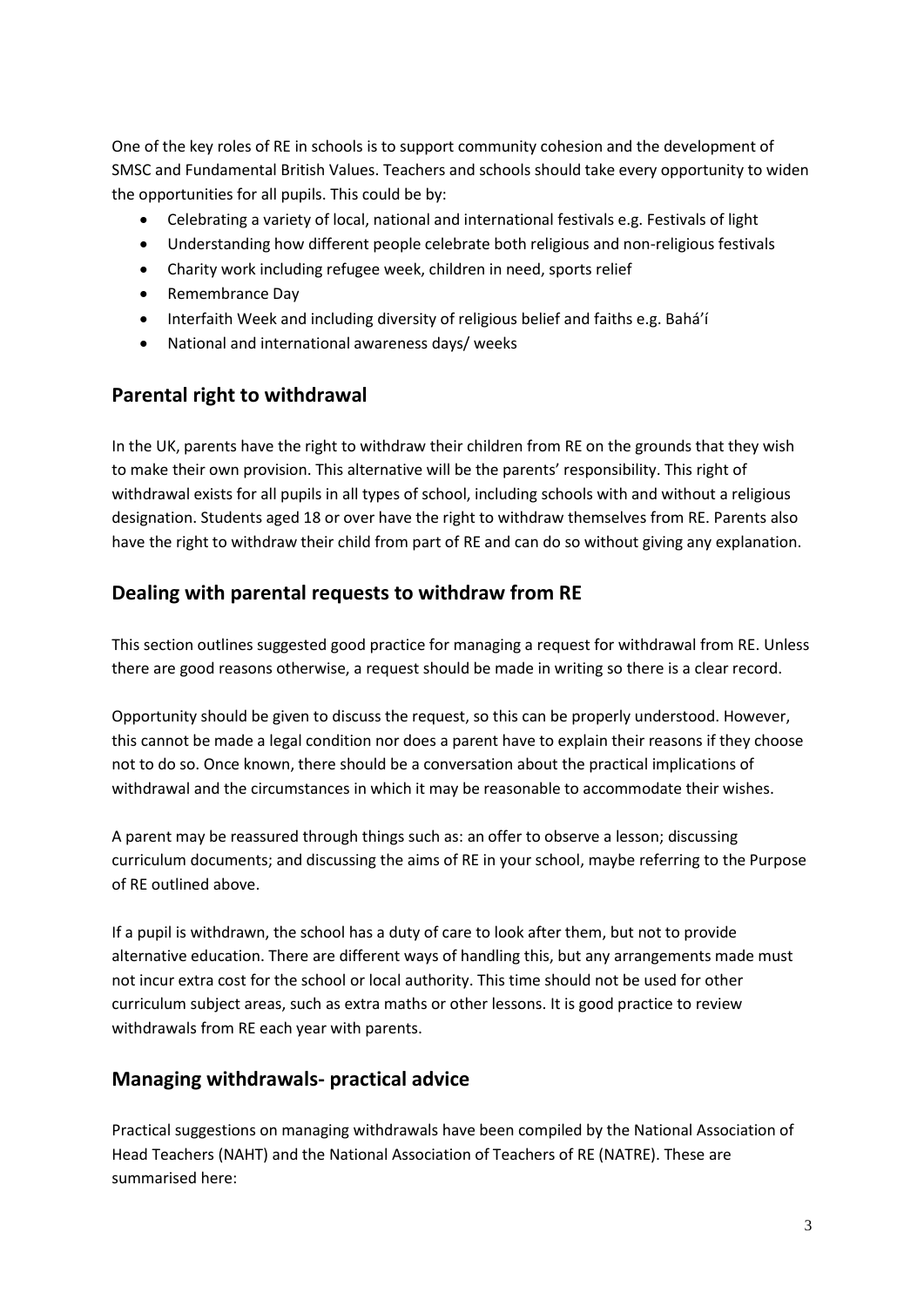- 1. Include a short statement about RE being inclusive in your prospectus and on your website. You may find the Purpose of RE section above helpful in preparing this.
- 2. Use parents' evenings, assemblies and displays to showcase what goes on in RE lessons and to promote religious literacy, cultural diversity and visits to places of worship.
- 3. Give information about withdrawal on your website after positive explanations about RE in your school.
- 4. Parents have a right of withdrawal from all or part of RE. Some schools choose to state that they are not supportive of selective withdrawal from part of RE. This does not override a parental right to withdraw from part of RE – if requested, this partial withdrawal must be granted. It is important to remember the contribution RE makes to the SMSC development of children and the promotion of Fundamental British Values.
- 5. Ask parents considering withdrawal to contact the head teacher to arrange a discussion. Ensure that parents who wish to withdraw their children are met with quickly.
- 6. Discuss the religious issues the parents would object to their child being taught about.
- 7. Show parents the kinds of things you do in RE by showing the locally agreed syllabus, aims of RE, learning objectives and examples of lessons.
- 8. If a parent has withdrawn their child from RE it is good practice to review this with the parent every year.
- 9. Parents can only withdraw their child from RE, not other curriculum areas. For example, pupils can't be withdrawn from a study of religious art in an art lesson or the study of evolution in science.

Further details of the guidance produced by the NAHT and NATRE can be found here [https://www.naht.org.uk/advice-and-support/curriculum-and-assessment/dealing-with-requests-to](https://www.naht.org.uk/advice-and-support/curriculum-and-assessment/dealing-with-requests-to-withdraw-from-religious-education/)[withdraw-from-religious-education/](https://www.naht.org.uk/advice-and-support/curriculum-and-assessment/dealing-with-requests-to-withdraw-from-religious-education/)

# **Other useful guidance**

The documents below offer further guidance and advice for schools. They are available, as appropriate, in Kirklees Business Solutions or Leeds for Learning – and most local documents can also be downloaded fro[m www.penninelearning.com.](http://www.penninelearning.com/)

- Enriching Understanding and Tolerance of Different Faiths (includes guidance and list of possible visits and visitors in W Yorks – updated regularly)
- Flourishing Together: Guidance on the needs of pupils from Faith communities (Kirklees, 2015)
- One Community, Many Beliefs (Calderdale, 2014)